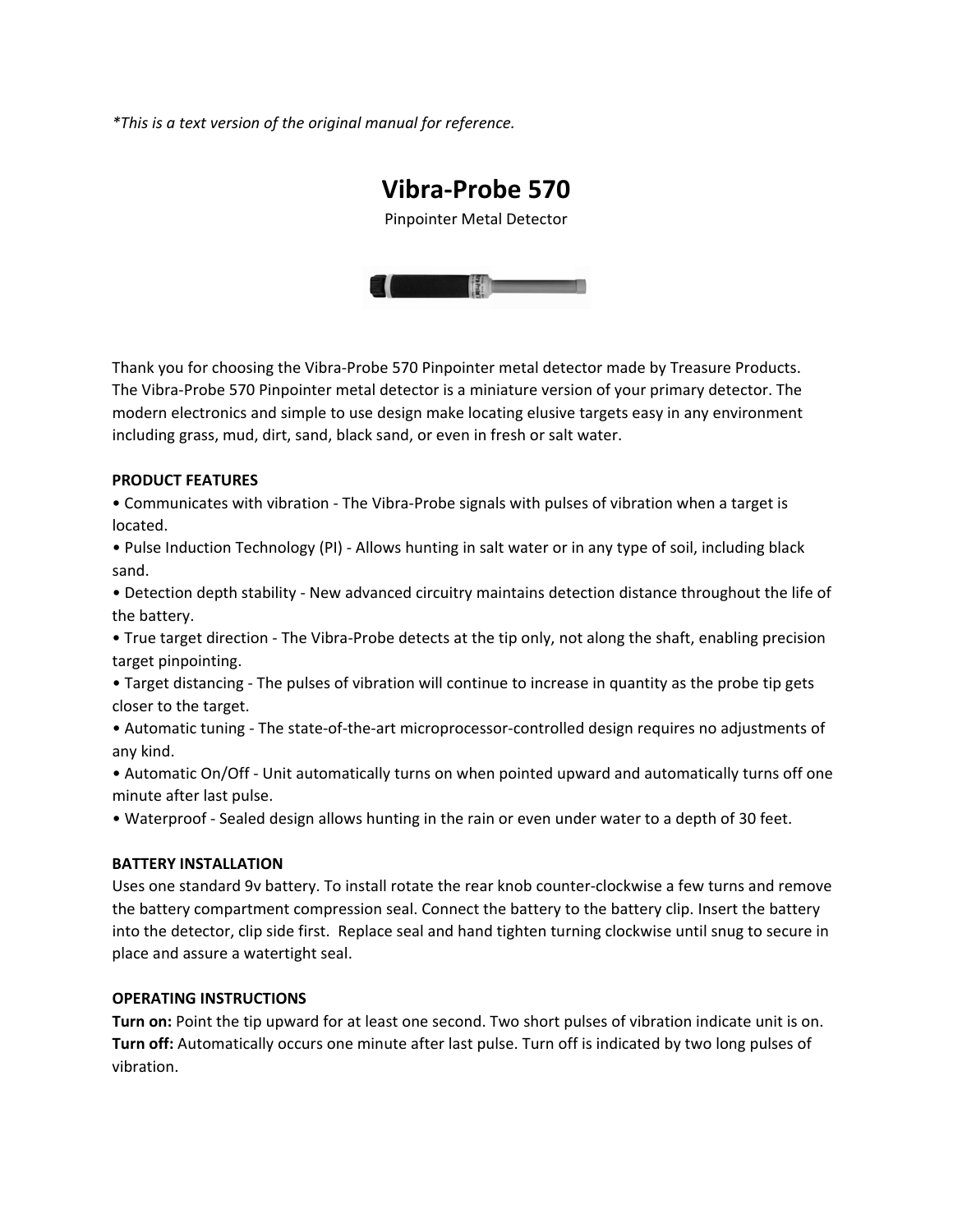**Low battery turn off:** When the battery is low the unit will shut down automatically indicated by four long pulses.

**Operation:** The Vibra‐Probe 570 communicates through pulses of vibration. These pulses of vibrations increase in quantity the closer the probes tip is to the target. The quantity of pulses is proportional to the targets size and distance. The bigger the size of the target, or the closer the probes tip is to the target, the higher the pulse count. The Vibra-Probe 570 detects targets at the tip only, not along the shaft. This allows you to precisely locate the target. Probe the soil forward and back in different locations until you detect the target. A pulse of vibration signals a target detection. As you get closer to the target the number of pulses increase.

## **IMPORTANT NOTES**

The probe communicates its proximity to the target only one time per detection. Move the probe tip slightly away and then re‐approach the target to get the next detection. As with any new detector you should practice with known targets to develop your technique. The Vibra‐Probe is a robust unit that allows you to probe the soil; however, it should not be used as a pry‐bar or digging tool. False pulses of vibration may occur if the head of your primary detector is too close to the area you are probing.

# **HELPFUL HINTS**

If your primary detector signals the target is near the surface, probe the surface area before digging. To locate deeper targets, loosen the ground with a suitable digging tool before using the probe. When hunting in a lawn, rather than digging a large hole, insert a screwdriver or similar tool into the ground from several angles to push the grass and roots aside to form a slot large enough to insert the probe. Then probe the sides of the slot to locate the target.

# **CARE AND MAINTANANCE**

Your Vibra‐Probe is a sensitive electronic instrument. Although it is built to be rugged, care in transporting and handling will extend its life and result in optimum operating performance. When the Vibra‐Probe is in the off position there is no drain on the battery. However, for very long periods of storage, we recommend you remove the battery from the battery compartment to prevent damage to the detector due to potential battery leak.

Before submerging the Vibra‐Probe make sure the battery compartment seal is snug and secured in place.

## **PRODUCT SPECIFICATIONS**

Detection Type • Pulse Induction Search Mode • All metal Overall Length • 14 inches Weight • 0.5 lbs. Power • Standard 9‐volt battery Warranty • 1 year Battery • Included All specifications are subject to change without notice.